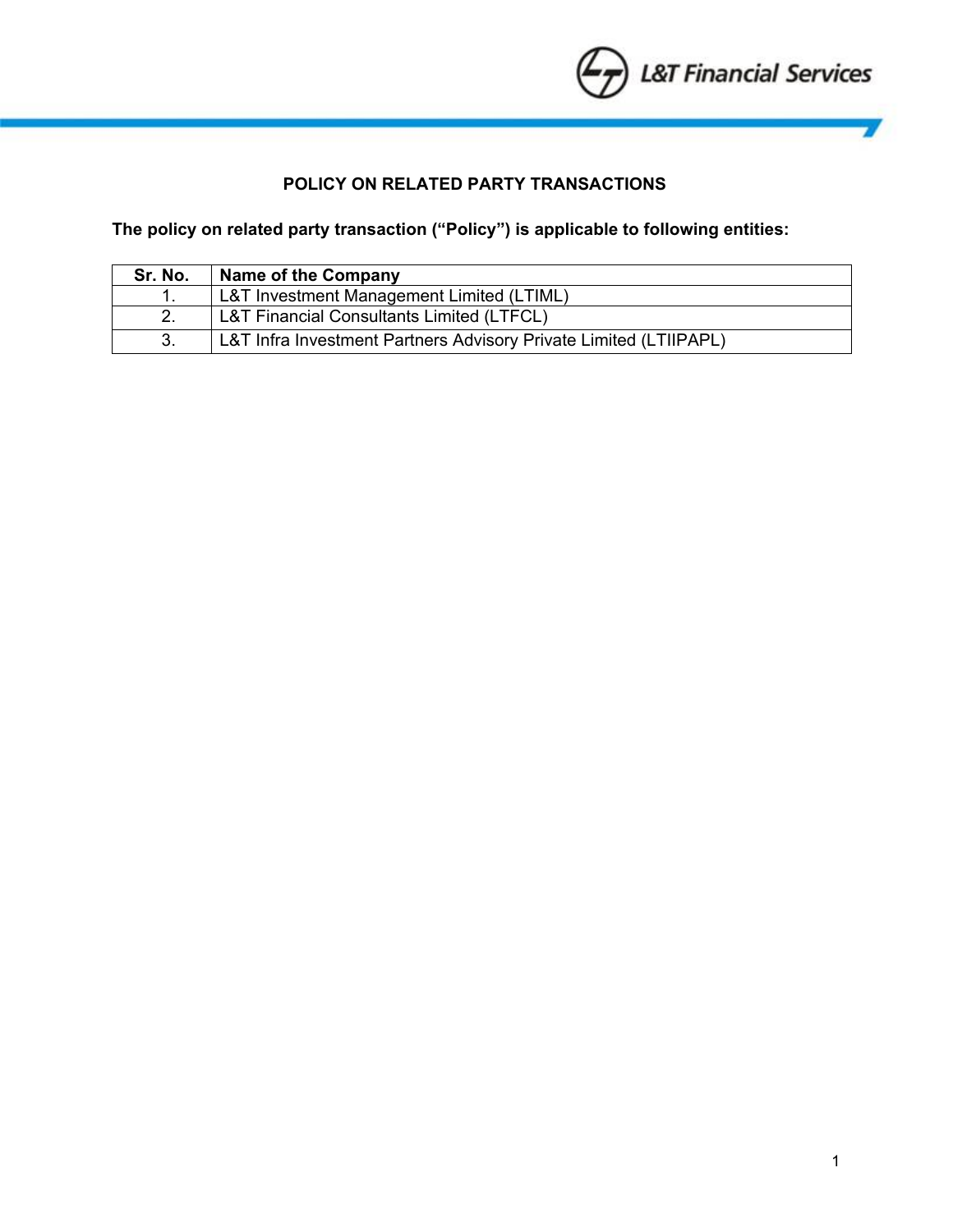

V

# **INDEX**

| Sr. No. | <b>Particulars</b>                                            | Page No. |
|---------|---------------------------------------------------------------|----------|
|         | Background and purpose                                        |          |
| 2.      | <b>Definitions</b>                                            |          |
| 3.      | Terms of the Policy                                           |          |
| 4.      | Approval of transactions                                      |          |
| 5.      | Related party transactions that shall not require<br>approval |          |
| 6.      | <b>Disclosure</b>                                             |          |
|         | Review / Revision of Policy                                   |          |

## **VERSION CONTROL**

| <b>Version</b> | Date of adoption | <b>Change Reference</b>                                                                                                                              | Owner                     | <b>Approving</b><br><b>Authority</b> |
|----------------|------------------|------------------------------------------------------------------------------------------------------------------------------------------------------|---------------------------|--------------------------------------|
| 1.             | <b>July 2014</b> |                                                                                                                                                      | Accounts &<br>Secretarial | Board of<br><b>Directors</b>         |
| 2.             | October 2017     | Review, removal of reference<br>pertaining to Audit Committee<br>and consolidation in to one<br>policy across LTFS                                   | Accounts &<br>Secretarial | Board of<br><b>Directors</b>         |
| 3.             | October 2018     | Annual review and updation<br>of regulatory provisions                                                                                               | Accounts &<br>Secretarial | Board of<br><b>Directors</b>         |
| $\overline{4}$ | October 2019     | Annual review and updation<br>basis regulatory provisions<br>and guidance note issued by<br><b>ICSI</b>                                              | Accounts &<br>Secretarial | Board of<br><b>Directors</b>         |
| 5              | October 2020     | Annual review (No change)                                                                                                                            | Accounts &<br>Secretarial | Board of<br><b>Directors</b>         |
| 6              | October 2021     | <b>Annual Review</b><br><b>LTFCL</b><br>$\bullet$ LTIML,<br>and<br><b>LTIIPAPL</b><br>Standardization of the clause<br>on review/ revision in policy | Accounts &<br>Secretarial | Board of<br><b>Directors</b>         |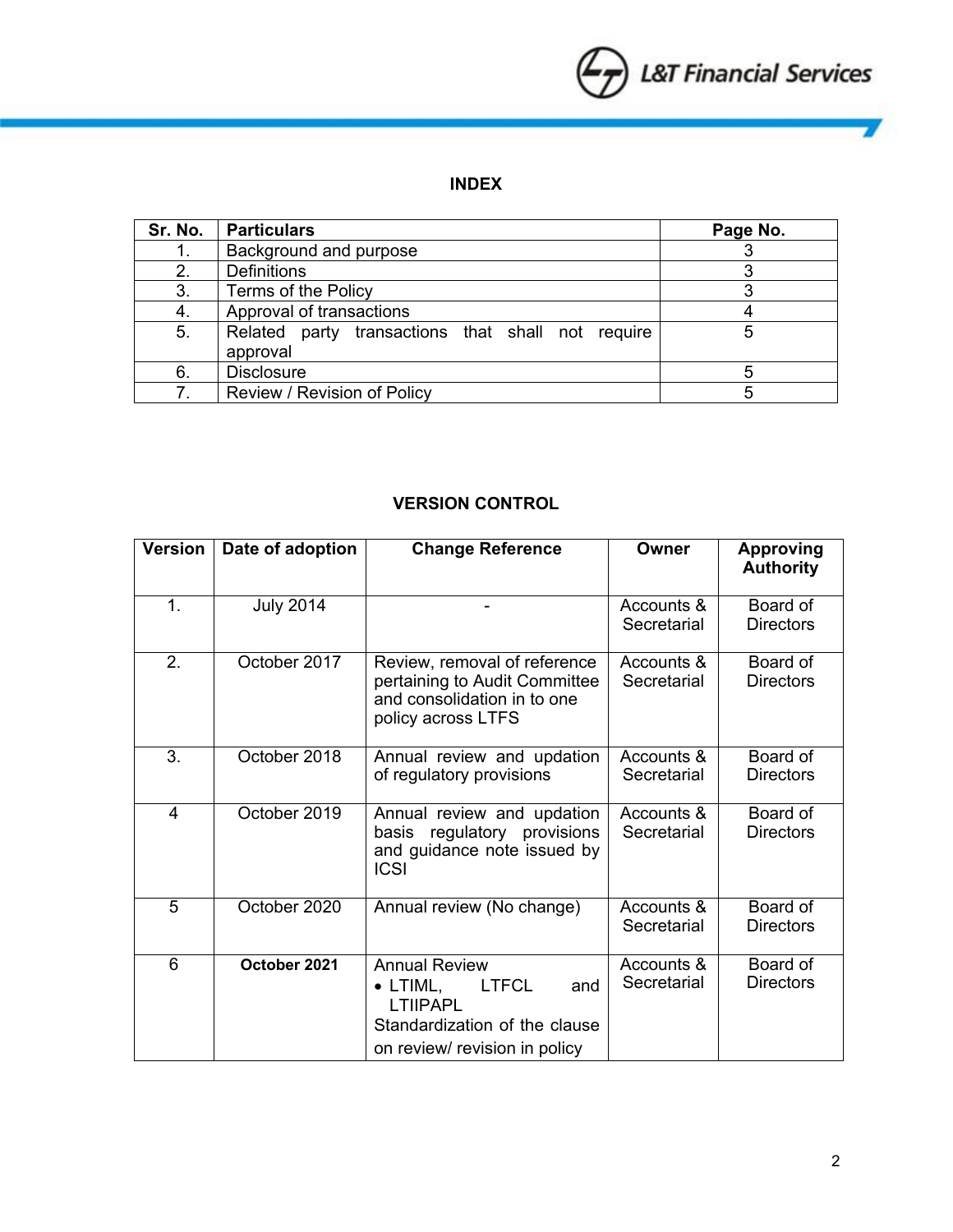

### **1. BACKGROUND AND PURPOSE:**

The Companies Act, 2013 prescribes the limits and states the approval mechanism with respect to transactions with related party.

In view of the aforesaid, the Policy which lays down the mechanism to deal with transactions with related party has been adopted.

The Policy is in compliance with the requirements of the Companies Act, 2013 ("the Act") and other applicable laws.

## **2. DEFINITIONS:**

- a) "Arms length transactions" means transaction between two related parties that are conducted as if they were unrelated, so that there is no conflict of interest.
- b) "Material Related Party Transactions" would mean related party transactions as defined under for contracts or arrangements given under Rule 15 of the Companies (Meetings of Board and its Powers) Rules, 2014 as amended from time to time, requiring approval from shareholders.
- c) "Related Party" is a party as defined in sub-clause (76) of sections 2 of the Act.
- d) "Related Party Transactions" or "RPTs" means transactions as given under Section 188 of the Act including rules thereof.

### **3. TERMS OF THE POLICY:**

All RPTs must be referred to the Board for approval, irrespective of its materiality. The Board shall also approve any subsequent modification in the RPTs. The onus will be on the Corporate Accounts Team to refer the RPTs or potential RPTs to the Board. The Board shall consider the following while approving an RPT–

- a) Nature of relationship with the related party;
- b) Nature, material terms, monetary values and particulars of the contract or arrangement;
- c) Method and manner of determining the pricing and other commercial terms;
- d) Whether the transaction is at arm's length; and
- e) Any other information relevant or important for the Board to take a decision on the proposed transaction.

The Board may also grant omnibus approval for RPTs proposed to be entered into by the Company subject to fulfilment of the following conditions:

a. The Board shall lay down the criteria for granting the omnibus approval and such approval shall be applicable in respect of transactions which are repetitive in nature.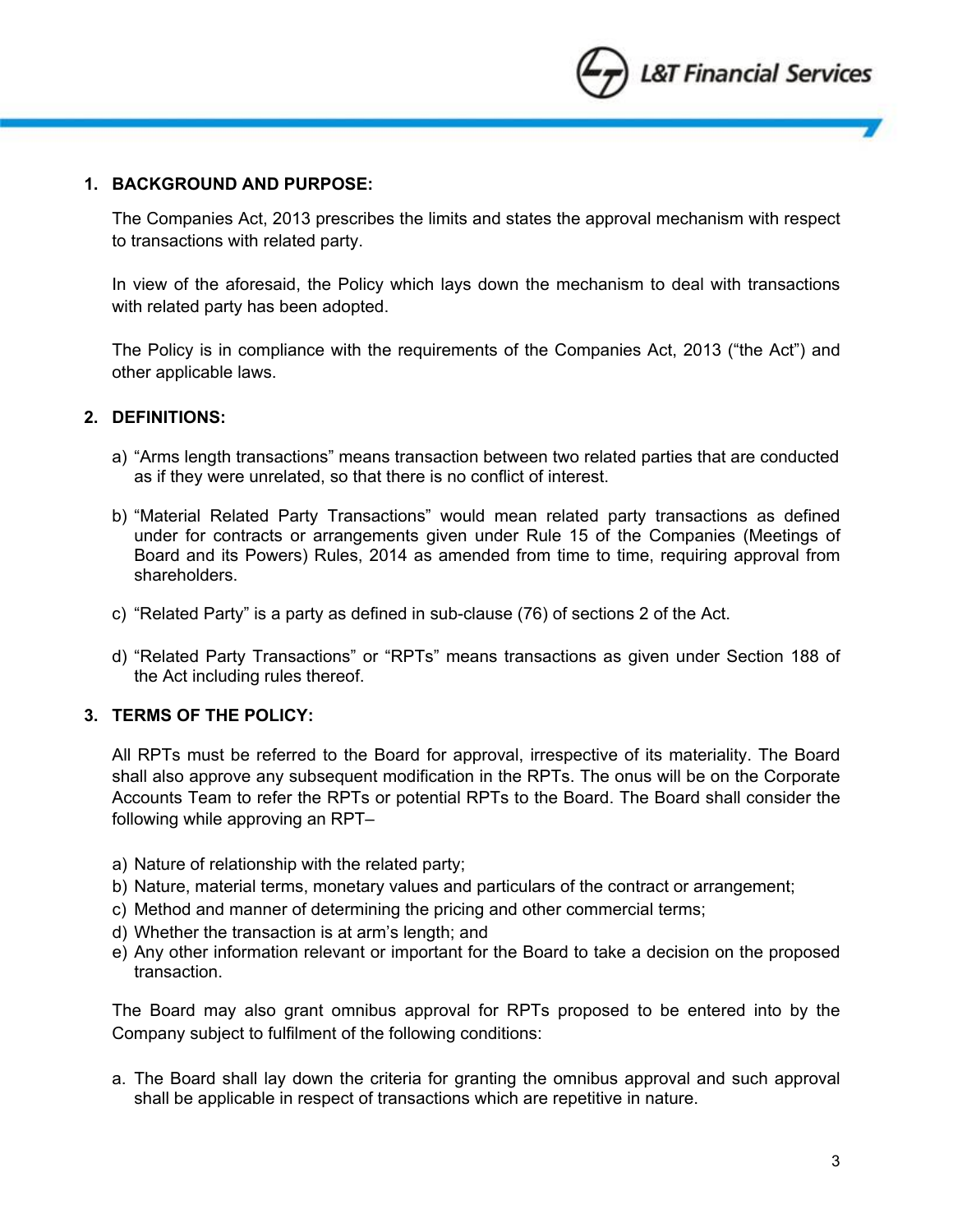

- b. The Board shall satisfy itself about the need for such omnibus approval and that such approval is in the interest of the Company.
- c. Such omnibus approval shall specify (i) the name/s of the related party, nature of transaction, period of transaction, maximum amount of transaction that can be entered into, (ii) the indicative base price / current contracted price and the formula for variation in the price if any and (iii) such other conditions as the Board may deem fit;

Provided that where the need for RPTs cannot be foreseen and aforesaid details are not available, the Board may grant omnibus approval for such transactions subject to their value not exceeding Rs.1 crore per transaction.

d. Such omnibus approval shall be valid for a period not exceeding one financial year and shall require fresh approvals after the expiry of such financial year.

Though the transactions entered into with fellow subsidiaries and associates ("S&A") may be RPTs, they would be generally in the ordinary course of business itself and it would be ensured that the transactions would be at arm's length.

## **4. APPROVAL OF TRANSACTIONS:**

#### a) **BOARD:**

Generally, all RPTs would be in the ordinary course of business and at arm's length price.

RPTs which are not at arm's length and which are not in the ordinary course of business would be approved by the Board.

Where any director is interested in any contract or arrangement with a related party, such director shall not be present at the meeting during discussions on the subject matter of the resolution relating to such contract or arrangement.

### b) **SHAREHOLDERS:**

All Material RPTs would require prior approval of the shareholders, based on recommendation of the Board, through ordinary resolution passed at the general meeting. Where any contract or arrangement is entered into by a director or any other employee without obtaining the consent of the Board or approval by an ordinary resolution in the general meeting, it has to be ratified by the Board or by the shareholders at a meeting, as the case may be, within 3 (three) months from the date on which such contract or arrangement was entered into.

Where any member is interested in any contract or arrangement with a related party, such member shall not vote to approve on the subject matter of the resolution relating to such contract or arrangement.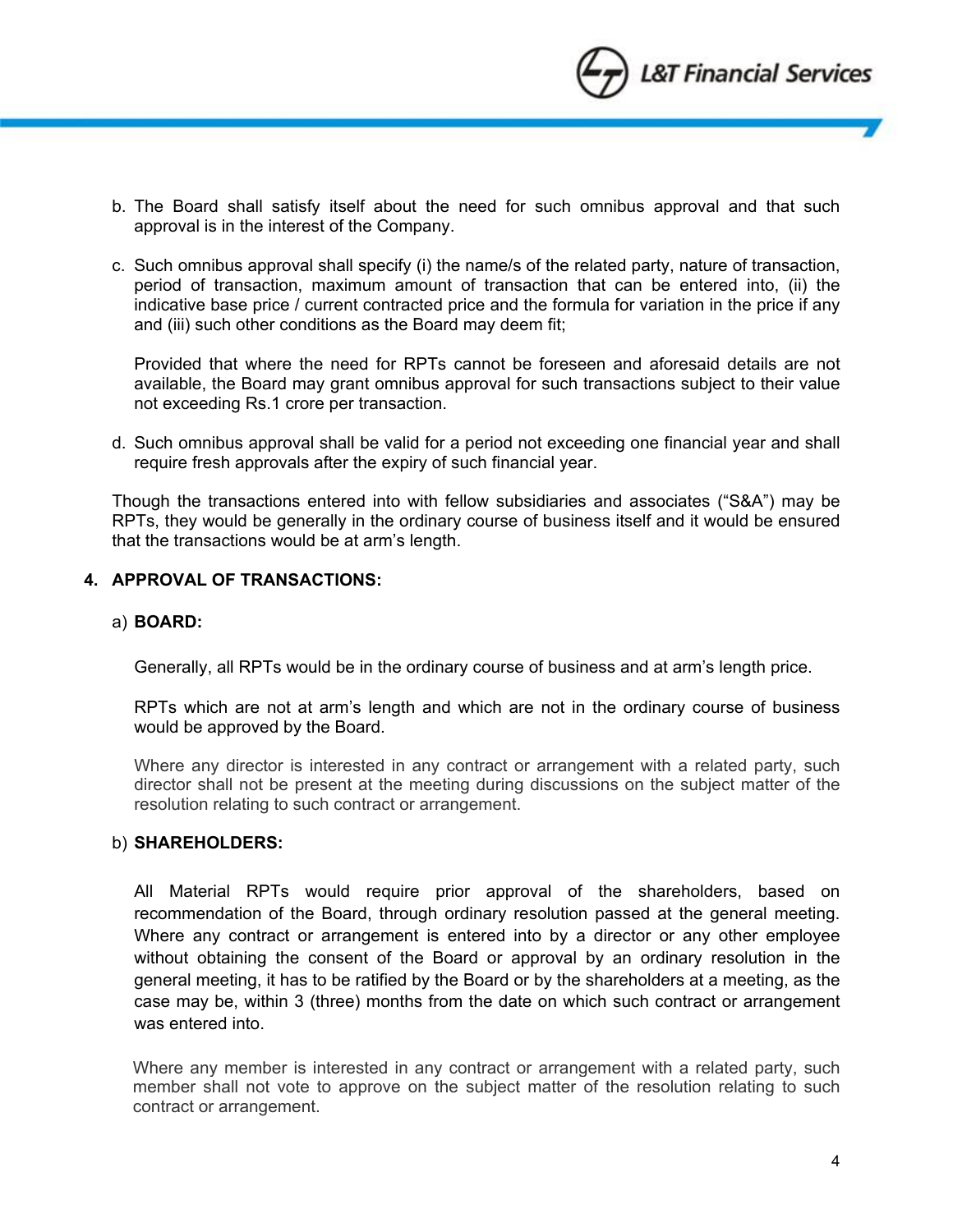

## **5. RELATED PARTY TRANSACTIONS THAT SHALL NOT REQUIRE APPROVAL:**

Following Related Party Transactions shall not require any separate approval under this Policy:

- a. Any transaction pertaining to appointment and remuneration of Directors and KMPs that require approval of the Nomination and Remuneration Committee of the Company and the Board;
- b. Transactions that have been approved by the Board and Audit Committee under the provisions of the Companies Act, 2013 e.g. inter-corporate deposits, borrowings, investments etc. with or in wholly owned subsidiaries or other Related Parties;
- c. Payment of Dividend;
- d. Transactions involving corporate restructuring, such as buy-back of shares, capital reduction, merger, demerger, hive-off etc. which are approved by the Board and carried out in accordance with the specific provisions of the Companies Act, 2013;
- e. Contribution towards Corporate Social Responsibility (CSR) within the overall limits approved by the Board that require approval of the CSR Committee.

### **6. DISCLOSURE:**

Appropriate disclosures as required under the Act will be made in the Financial Statements, Board's Report and such other places as may be specified under law.